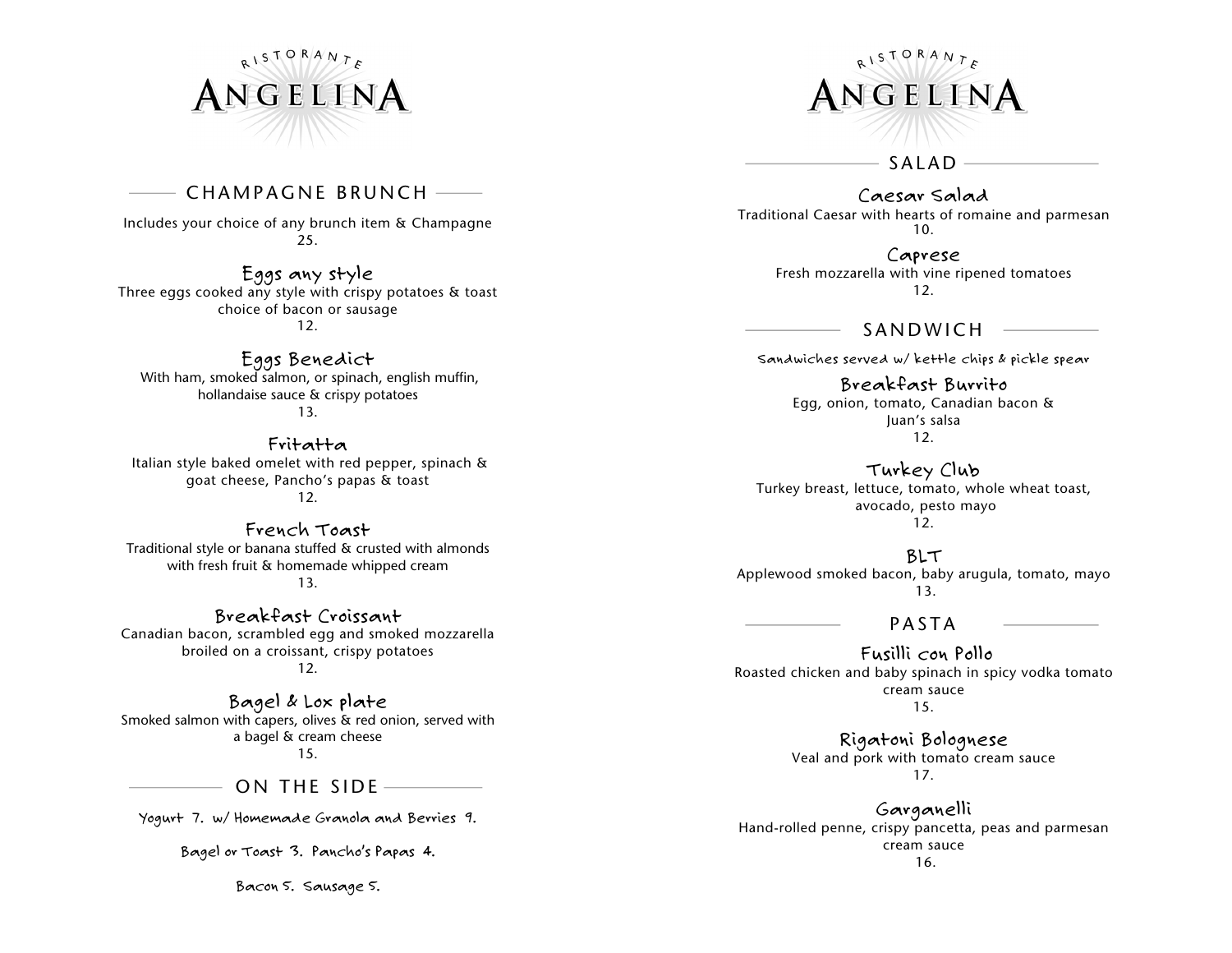## BEVERAGE

*Bloody Mary with Beer Back* 10.

*Mimosa* 8.

*Bellini* 8.

*Kir Royale* 8.

*Fresh Orange Juice* 5.

*Fresh Grapefruit Juice* 5.

*Cranberry Juice* 5.

*Tomato Juice* 5.

*Iced Tea* 4.

*Hot Tea* 4.

 *Coffee* 4.

*Cappuccino / Latte / Espresso* 4.5

DESSERT

*Tiramisu* 10.

*Crème brulee* 10.

*Chocolate bread pudding* 12.

*Vanilla ice cream* 8.

*Spumoni ice cream* 8.

Sorbet 8.

LIMIT ONE 80Z DRINK PER SERVING x 4 WITH BRUNCH MEAL PACKAGE

## RISTORANTE JGELIN

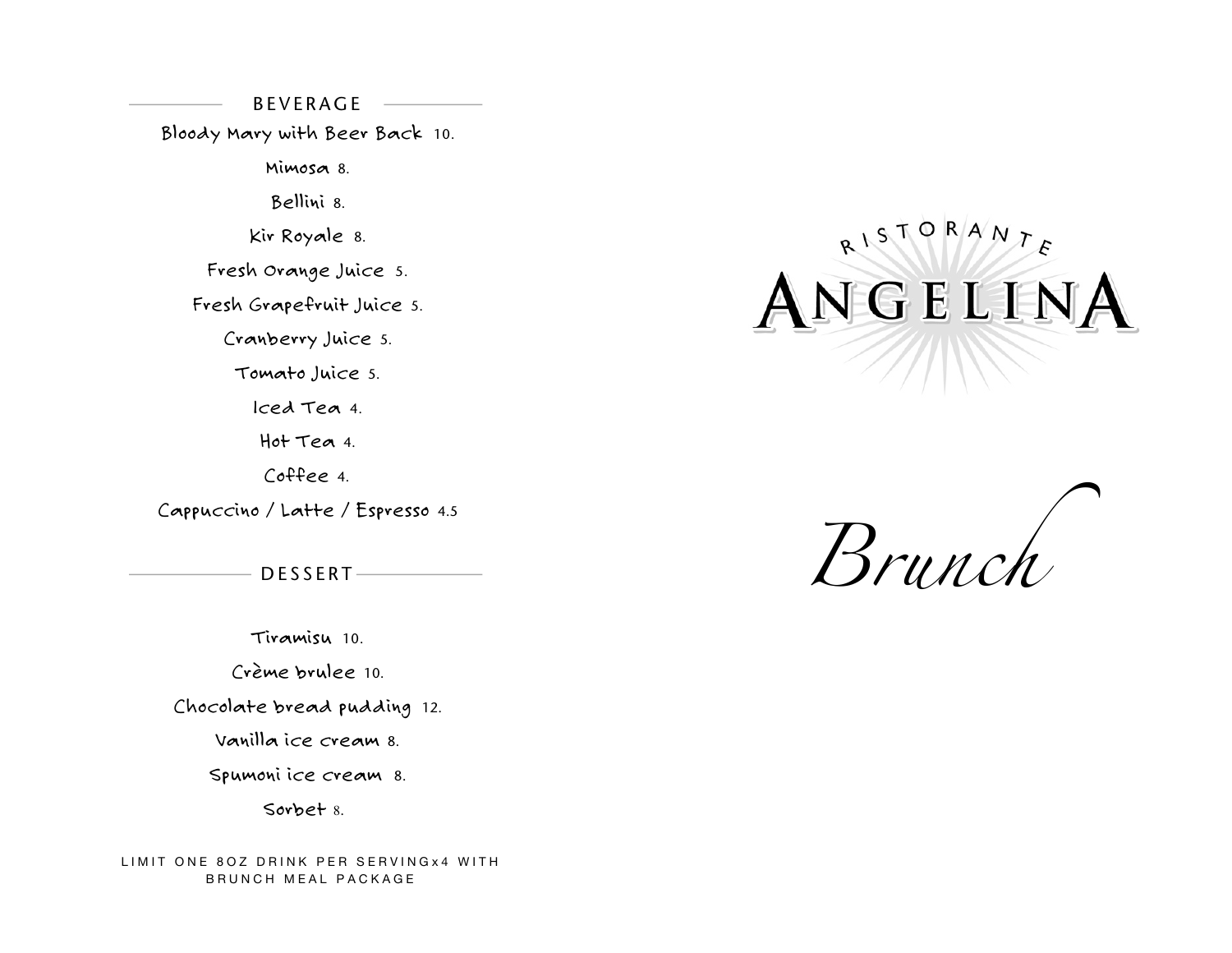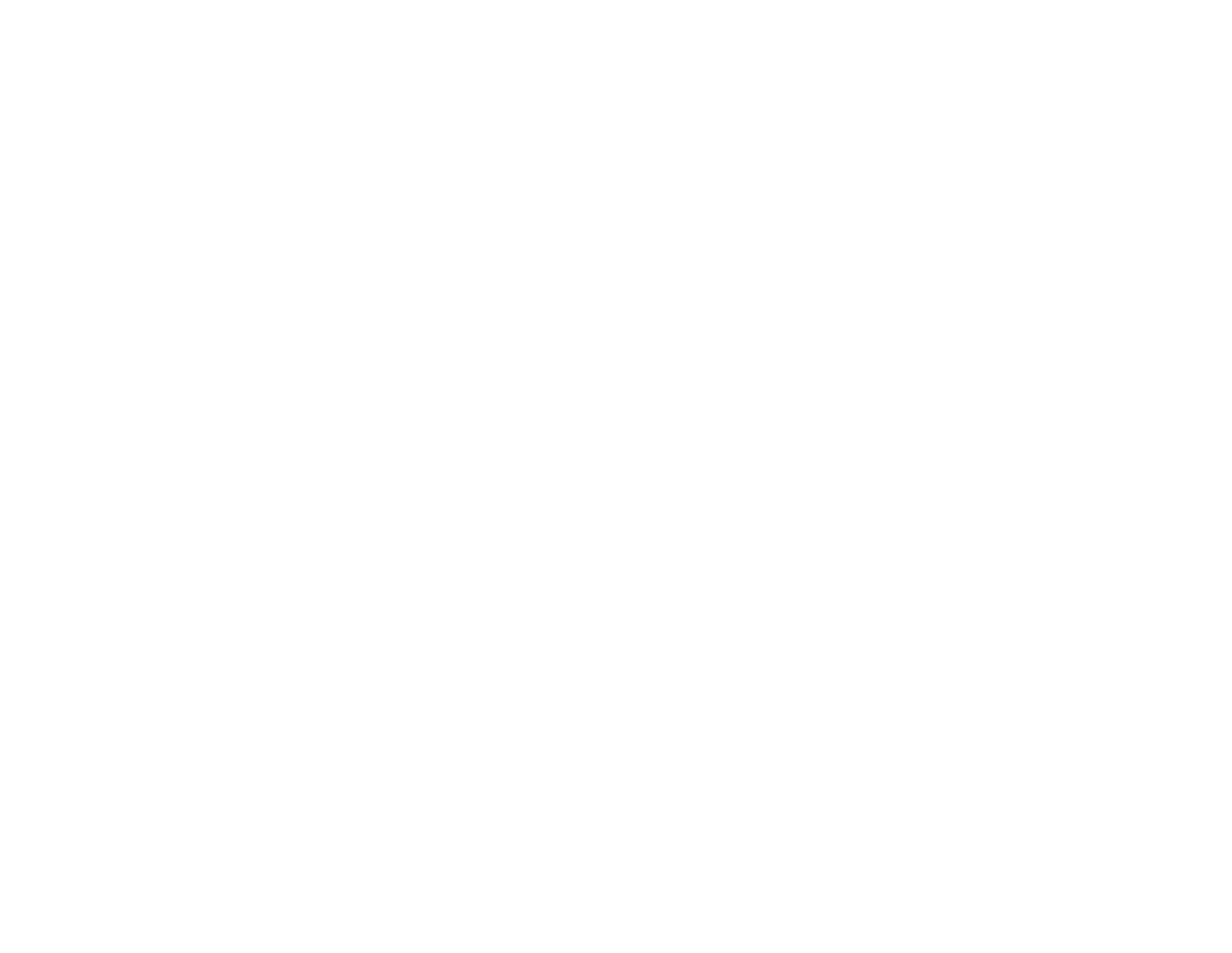